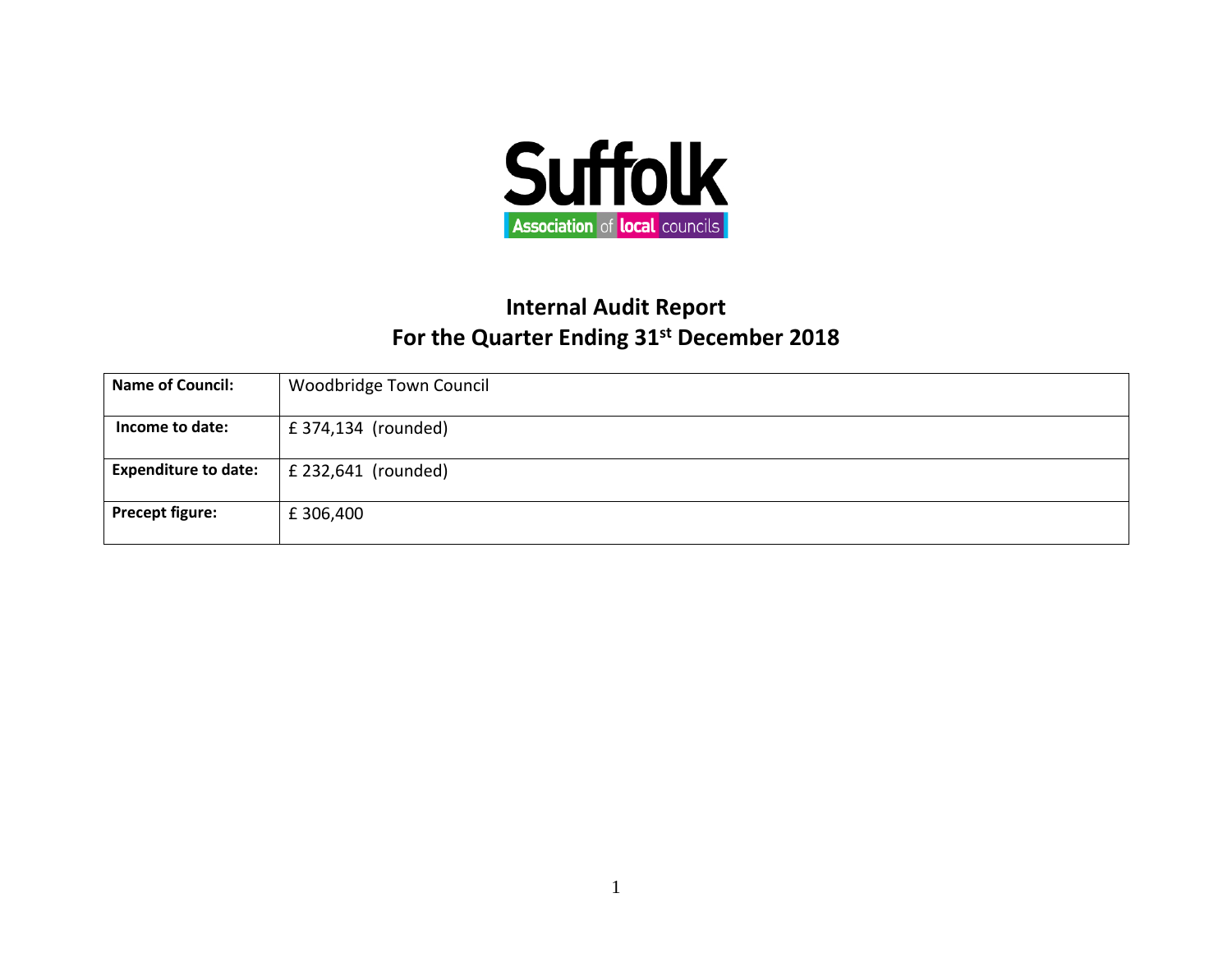

## **Internal Audit Objectives and Responsibilities**

The primary objective of Internal Audit is to review, appraise and report upon the adequacy of internal control systems operating throughout the council, and to achieve this will adopt a predominantly systems-based approach to audit.

The council's internal control system comprises the whole network of systems established within the council to provide reasonable assurance that the council's objectives will be achieved, with particular reference to:

- The effectiveness of operations
- The economic and efficient use of resources
- Compliance with applicable policies, procedures, laws and regulations
- The safeguarding of assets and interests from losses of all kinds, including those arising from fraud, irregularity and corruption
- The integrity and reliability of information, accounts and data

Accordingly, in the conduct of planned audits Internal Audit may:

- Carry out a selective assessment of compliance with relevant procedures and controls expected to be in operation during the financial year in order to be able to complete the Annual Internal Audit Report 2018/19 of the Annual Governance and Accountability Return 2018/19 - Part 3
- Review the reliability and integrity of financial information and the means used to identify, measure, classify and report such information
- Review the means of safeguarding assets and, as appropriate, verify the existence of such assets
- Appraise the economy and efficiency with which resources are employed, identify opportunities to improve performance and recommend solutions to problems
- Review the established systems to ensure compliance with those policies, procedures, laws and regulations which could have a significant impact on operations, and determine whether the council is in compliance
- Review the operations and activities to ascertain whether results are consistent with objectives and whether they are being carried out as planned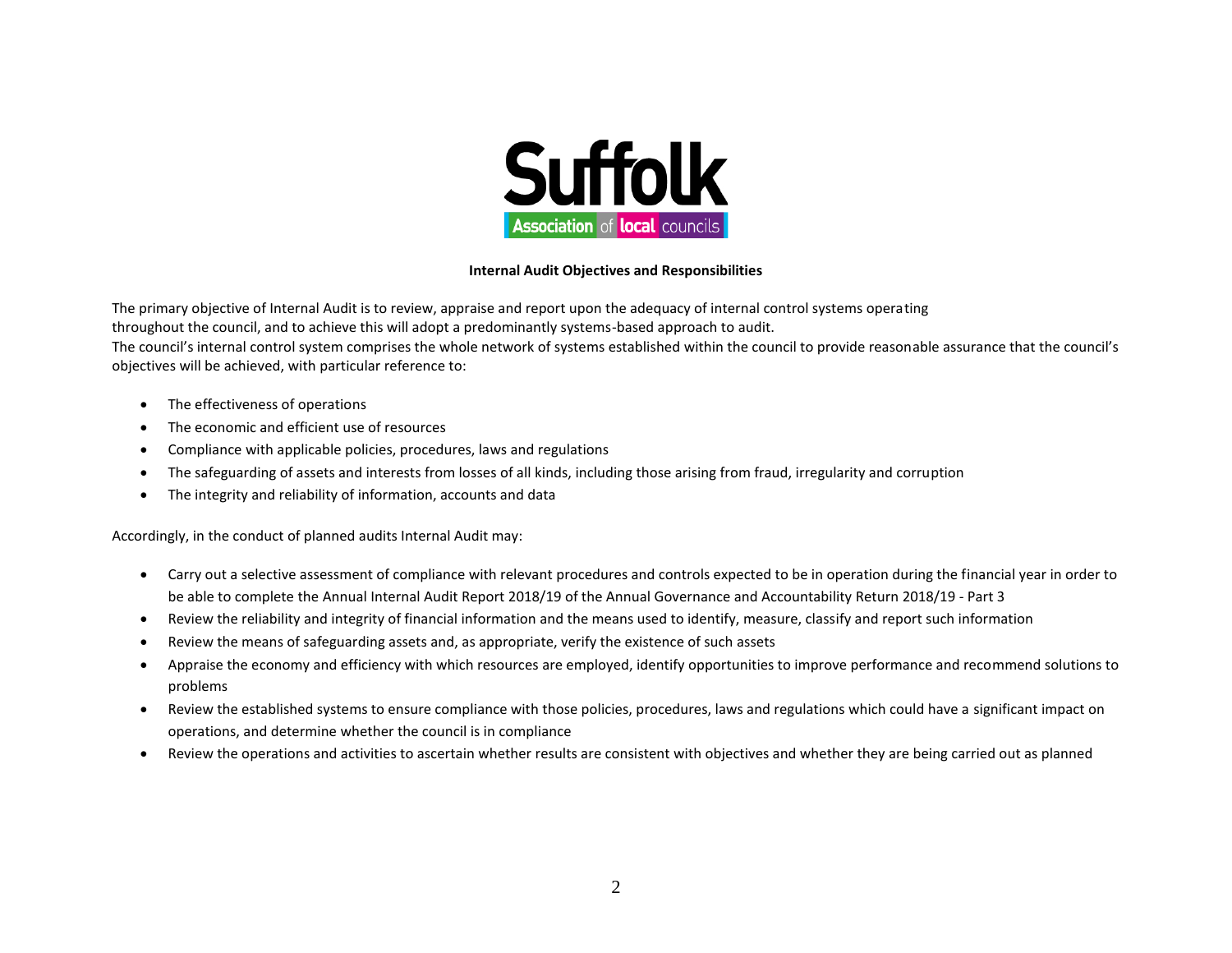| Subject                                          | <b>Requirements</b>                               | <b>Comments/Recommendations</b>                                                                                                                                                                                                                                                                                                                                                                                                        |
|--------------------------------------------------|---------------------------------------------------|----------------------------------------------------------------------------------------------------------------------------------------------------------------------------------------------------------------------------------------------------------------------------------------------------------------------------------------------------------------------------------------------------------------------------------------|
| 1. Proper book-<br>keeping                       | Cash book<br>updated regularly.                   | The council uses the Omega accounting package which produces reports on an Income and Expenditure basis.<br>Council follows Proper Practices in ensuring that its accounting procedure gives a more accurate presentation of<br>an authority's true financial position by focusing on the balance of economic benefits that it has under its<br>control, rather than just its bank balance.                                            |
|                                                  | Correct arithmetic<br>and balancing.              | Cash books are reconciled on a monthly basis and the Town Council is registered for VAT, both sales and<br>purchase ledgers are implemented via the Omega Accounting system.                                                                                                                                                                                                                                                           |
|                                                  |                                                   | Spot checks were made and were found to be correct and the Responsible Financial Officer ensures that the<br>cash book is the focus for day-to-day accounting and balancing off and reconciliation to the bank statement, and<br>remains the most important control over the accounting system.                                                                                                                                        |
| 2. Financial<br>regulations,<br>standing orders, | Evidence that<br>standing orders<br>and financial | Model Standing Orders and Financial Regulations, with particular reference to Woodbridge Town Council, were<br>reviewed and adopted by the Town Council at a meeting of 15 <sup>th</sup> May 2018.                                                                                                                                                                                                                                     |
| payment controls                                 | regulations have<br>been adopted.                 | As per the recommendation from the last Internal Audit visit, Council is aware of the requirement to ensure that<br>the Financial Regulations are fully tailored to the Town Council by removing the alternative options for a council<br>and in particular removing the square brackets [] as this creates ambiguity. It is noted that the Financial<br>Regulations to be presented at the annual review will reflect this amendment. |
|                                                  | VAT is identified<br>and reclaimed.               | During the previous year, Council decided to opt to tax (for VAT purposes) Council's land and buildings. This has<br>been extended to those buildings being gifted to the Town. VAT is identified in both sales and purchase ledger<br>cash books and is reclaimed on a quarterly basis. Certificate of Registration for Value Added Tax (dated<br>06.09.2017) seen - Council's VAT Registration Number is stated as 268 4119 85.      |
|                                                  |                                                   | VAT claim for the period 1st April to 30th June 2018 in the net sum of £6,095.74 was submitted on 19th July<br>2018                                                                                                                                                                                                                                                                                                                    |
|                                                  |                                                   | VAT claim for the period 1 <sup>st</sup> July to 30 <sup>th</sup> September 2018 in the net sum of £2,909.91 was submitted on 8 <sup>th</sup><br>October 2018.                                                                                                                                                                                                                                                                         |
|                                                  |                                                   | Vat claim for the period 1 <sup>st</sup> October to 31 <sup>st</sup> December 2018 in the net sum of £4,223.76 was submitted on 17 <sup>th</sup><br>January 2019.                                                                                                                                                                                                                                                                      |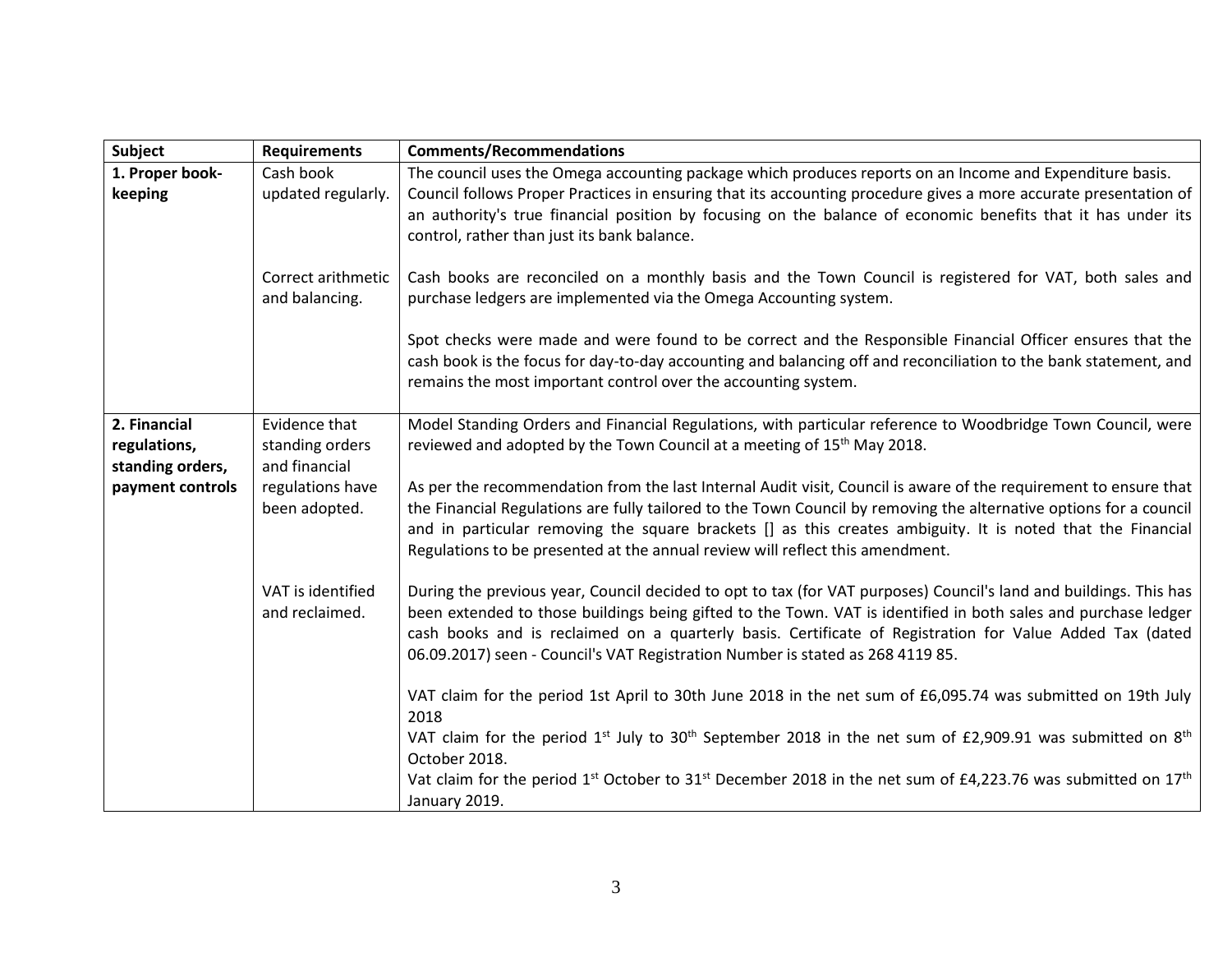| Supporting<br>paperwork for<br>payments,      | All payments over £500 were cross checked against cheque book (where applicable), BACS requests, cash book,<br>bank statement, invoice, order forms (where relevant) and minutes. All were found to be recorded/authorised<br>correctly.                                                                                                                                                                                                                                                                                                                                                                                                                                                                                                                                                                                                                                                                                       |
|-----------------------------------------------|--------------------------------------------------------------------------------------------------------------------------------------------------------------------------------------------------------------------------------------------------------------------------------------------------------------------------------------------------------------------------------------------------------------------------------------------------------------------------------------------------------------------------------------------------------------------------------------------------------------------------------------------------------------------------------------------------------------------------------------------------------------------------------------------------------------------------------------------------------------------------------------------------------------------------------|
| invoices, and<br>appropriate<br>authorisation | The Council's Purchase Order file for items placed in accordance with Financial Regulation 10.1 was reviewed.<br>Council follows good practice by ensuring that an official order is issued for all work, goods and services unless a<br>formal contract is to be prepared or an official order would be inappropriate. Council further shows good<br>practise by understanding that official orders both commit a supplier to a price and help prevent unauthorised<br>credit being granted in the authority's name. In accordance with proper practises, on receipt of invoices,<br>verification that the relevant goods or services have been received should be obtained and invoices checked to<br>ensure that the arithmetic is correct, agreed discounts have been deducted and everything is acceptable<br>regarding reclaiming the VAT. The Purchase Order file is numerically held and controlled by the Town Clerk. |
|                                               | A spot check of items paid via the BACS / Direct Debit system from the Council's Accounts were cross checked<br>against cash-book, bank statements and invoices. All were found to be in order.                                                                                                                                                                                                                                                                                                                                                                                                                                                                                                                                                                                                                                                                                                                                |
|                                               | Council continues with its system of ensuring that the Accounts for Payment list including the HSBC.net are<br>checked by an authorised member of the Finance and Staffing Committee prior to being submitted for approval<br>at each Town Council Meeting.                                                                                                                                                                                                                                                                                                                                                                                                                                                                                                                                                                                                                                                                    |
| Does the council<br>use General<br>Power of   | Council resolved at Annual General Meeting of 9 <sup>th</sup> May 2017 to use the General Power of Competence, where<br>appropriate.                                                                                                                                                                                                                                                                                                                                                                                                                                                                                                                                                                                                                                                                                                                                                                                           |
| Competence.                                   | At a meeting of 3rd July 2018, held to discuss Grant Applications for 2018, a total of £11,745 was awarded in<br>grant funding.                                                                                                                                                                                                                                                                                                                                                                                                                                                                                                                                                                                                                                                                                                                                                                                                |
|                                               | Comment: Council understands that whilst it no longer meets the eligibility criteria to exercise the General Power<br>of Competence as per the Parish Councils (General Power of Competence) (Prescribed Conditions) Order 2012<br>because it no longer employs a qualified clerk, the 'Explanatory Note' to the above mentioned 2012 Order<br>provides clear understanding that in such circumstances the Council will continue to be eligible until the next<br>relevant annual meeting.                                                                                                                                                                                                                                                                                                                                                                                                                                     |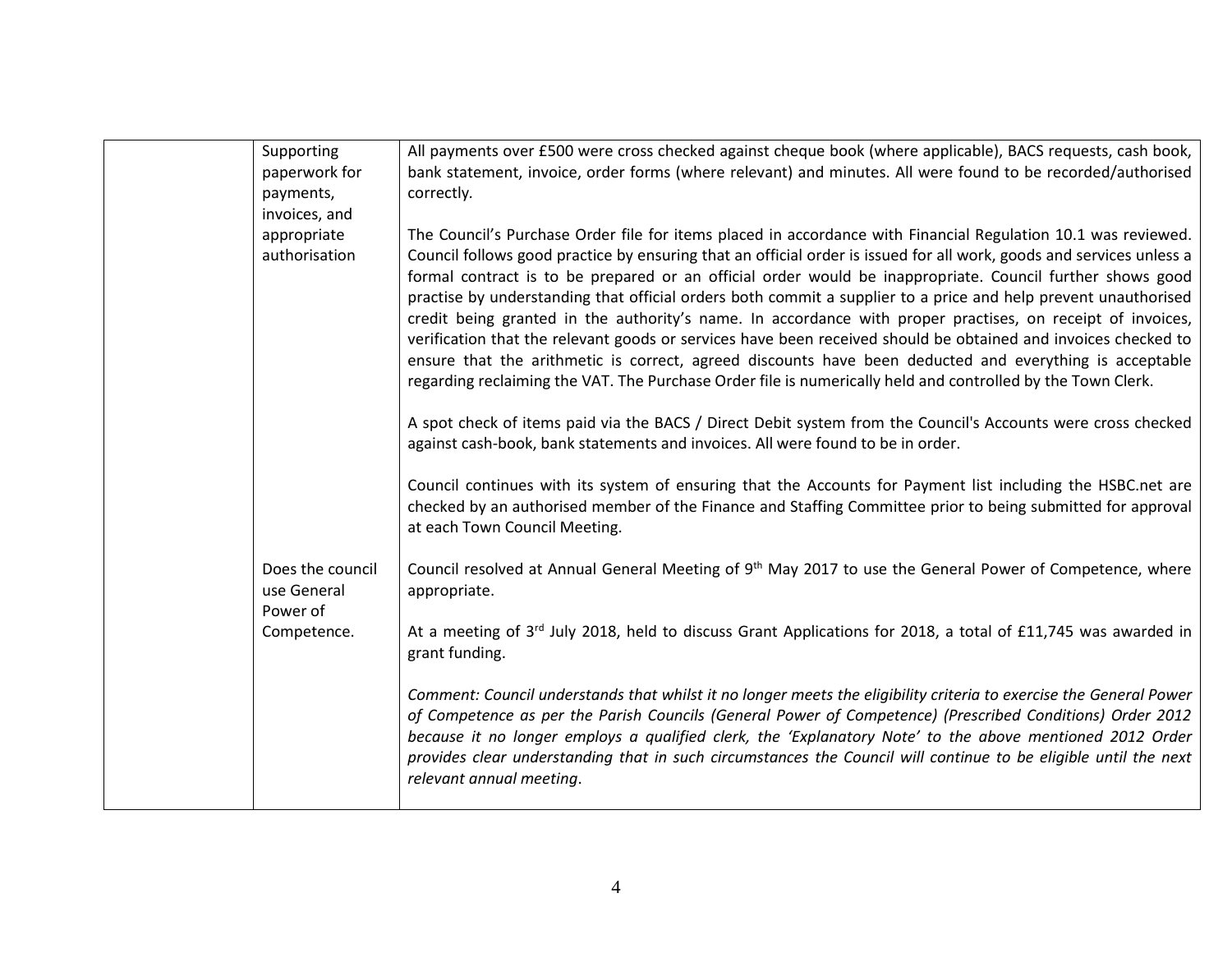| 3. Budgetary<br>controls | Verifying that the<br>budget has been<br>properly prepared,<br>and agreed. | Recommendation from Finance and Staffing Committee of $7th$ November 2017 that a budget in the sum of<br>£306,336 be set with a precept of £306,400 (rounded) (7.26% increase) was approved by Full Council at its<br>meeting of 12 <sup>th</sup> December 2017.                                                                                                                                                                                                                                                       |
|--------------------------|----------------------------------------------------------------------------|------------------------------------------------------------------------------------------------------------------------------------------------------------------------------------------------------------------------------------------------------------------------------------------------------------------------------------------------------------------------------------------------------------------------------------------------------------------------------------------------------------------------|
|                          | Regular reporting<br>of expenditure<br>and variances<br>from budget.       | Detailed income and expenditure reports by budget heading (Cost Centre & Committee) detailing variances<br>to/from budgeted expenditure for the 2 <sup>nd</sup> Quarter ending 30 <sup>th</sup> September 2018 were received and discussed at a<br>Finance and Staffing Committee Meeting of 16 <sup>th</sup> October 2018 in accordance with Council's own Standing<br>Orders. The minutes from this committee meeting were submitted and approved to full Council at a meeting of<br>13 <sup>th</sup> November 2018. |
|                          |                                                                            | A review of the Council's General Reserves were discussed at the Finance and Staffing Committee of 16 <sup>th</sup><br>October 2018 with approval given for movement from the General Reserves into Earmarked Reserves. This was<br>further approved by the Town Council in its formal approval of the minutes at its meeting of 13 <sup>th</sup> November<br>2018.                                                                                                                                                    |
|                          |                                                                            | Comment: Council is aware that, in accordance with its own Financial Regulations, a virement from reserves into<br>the revenue budget may only be made following a resolution of the council, or duly delegated committee.                                                                                                                                                                                                                                                                                             |
| 4. Income controls       | Monitoring of<br>Precept.                                                  | The council received precept of £153,200 in April 2018 as per the remittance advice received from Suffolk<br>Coastal District Council (SCDC) and as reported under minute reference 79 of the meeting of 12 <sup>th</sup> June 2018 and<br>a further £153,200 in September 2018 as per the remittance advice received from SCDC. This was reported to<br>the Town Council at its meeting of 9 <sup>th</sup> October 2018 under minute reference 251.                                                                   |
|                          | Monitoring of any<br>other Income.                                         | A number of items of income were cross checked against cash book, paying-in book, bank statement and<br>invoices. All were found to be in order and in accordance with Proper Practices, the Responsible Financial Officer<br>ensures that the accounting records contain entries from day to day of all sums of money received.                                                                                                                                                                                       |
|                          |                                                                            | 6 further items paid under BACS / Direct Credit into the Council's Accounts were cross checked against cash-<br>book, bank statements and invoices raised by the Town Council. All were found to be in order with an underlying<br>audit trail.                                                                                                                                                                                                                                                                        |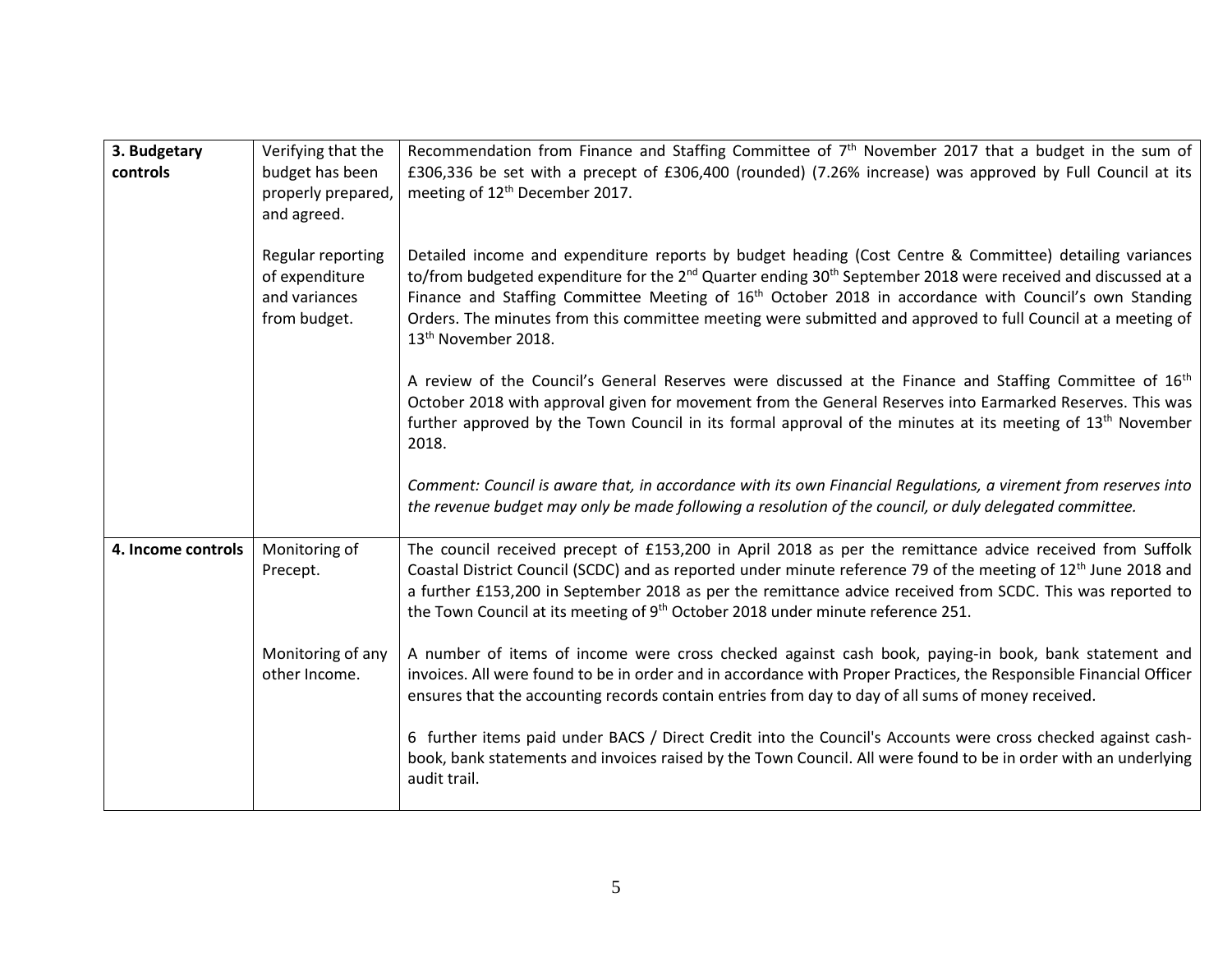| Rental / Fee<br>Charges                                                  | Rental charges, Wedding Charges & fees for the hire of venues for the year 2018/2019 along with the<br>implementation of a charging policy for Whisstocks Place were agreed at a Finance and Staffing Committee<br>Meeting of 19 <sup>th</sup> June 2018 and were presented and approved by Town Council at its meeting of 10 <sup>th</sup> July 2018.                                                                                                           |
|--------------------------------------------------------------------------|------------------------------------------------------------------------------------------------------------------------------------------------------------------------------------------------------------------------------------------------------------------------------------------------------------------------------------------------------------------------------------------------------------------------------------------------------------------|
| Leases                                                                   | Agreement was forthcoming at the meeting of Finance and Staffing Committee of 16 <sup>th</sup> October 2018 to renew<br>the lease with Woodbridge Growers, due to terminate on December 2018, on the same terms as previously<br>granted with the stipulation that annual rises would now be based on the CPI rate increases.                                                                                                                                    |
| Outstanding<br>Debts                                                     | Council considered the debtors list as submitted by the Town Clerk which shows a partially paid invoice with the<br>VAT element of that invoice showing as outstanding at its meeting of 15 <sup>th</sup> January 2019. Agreement was<br>forthcoming at that meeting that the Town Clerk be instructed to request settlement of the account within a<br>certain time scale with agreement that the debt be written off if it was not paid within said timescale. |
|                                                                          | Comment: Council is aware that Proper Guidance states that uncollectible amounts, including bad debts, should<br>only be written off with the approval of members, or under delegated authority, by the RFO and that such<br>approval should be shown in the accounting records.                                                                                                                                                                                 |
|                                                                          | It is noted that, at its meeting of $18th$ December 2018, the Committee agreed the recommendation to Town<br>Councill to instigate foreclosure actions against the tenant of Kingston Pavilion Café who had informed the Clerk<br>of its closure.                                                                                                                                                                                                                |
| <b>CIL Reporting</b><br>Schedules in<br>accordance with<br>the Community | CIL Funds received for the year to date totals £11,783.07 as received in April 2018 and as reported under Minute<br>Reference 79 of the meeting of 12 <sup>th</sup> June 2018 and £6,255.11 as received in September 2018 reported under<br>Minute reference 311e at the meeting of 13 <sup>th</sup> November 2018 of the Town Council.                                                                                                                          |
| Infrastructure<br>Levy Regulations<br>2010.                              | Comment: in accordance with the 2010 Regulations, the Town Council having received a proportion of CIL funds<br>should ensure that it complies with its duty to produce an annual report that details the amount of CIL funds<br>received and spent.                                                                                                                                                                                                             |
|                                                                          | This should be published on the Town Council's website by December of the year in question. (e.g. for the<br>financial year 2018/19 the report must be published by 31st December 2019).                                                                                                                                                                                                                                                                         |
|                                                                          |                                                                                                                                                                                                                                                                                                                                                                                                                                                                  |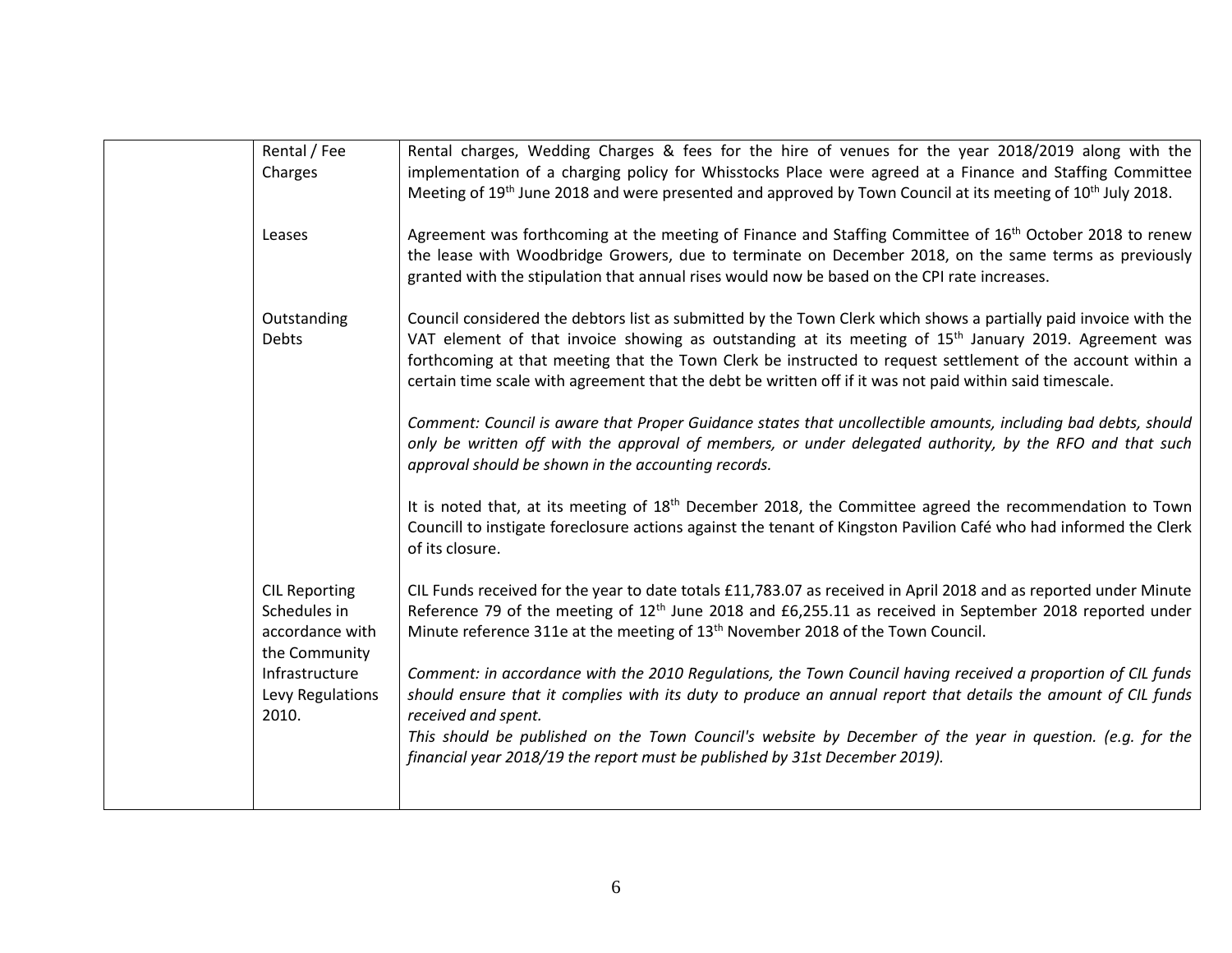|                                        | Reserves<br>General and<br>Earmarked.                          | For the year commencing 1 <sup>st</sup> April 2018 Council had General Reserves of £340,334 and Earmarked Reserves of<br>£105,184 as bought forward from $31^{st}$ March 2018. The extant copy of the budget for 2018-2019 including<br>recommendations on moving funds from General Reserves to Earmarked Reserves, as discussed by the Finance<br>and Staffing Committee at its meeting of 20 <sup>th</sup> November 2018 was reviewed by full Council at its meeting of 11 <sup>th</sup><br>December 2018 with approval for movement between General and Earmarked Reserves.<br>Agreement was forthcoming at the Town Council Meeting of $13th$ November 2018 that the overspend on the<br>installation of Christmas Trees and Lights to the Shire Hall would be approved and that Council would allow the<br>works to proceed with one quote only. |
|----------------------------------------|----------------------------------------------------------------|--------------------------------------------------------------------------------------------------------------------------------------------------------------------------------------------------------------------------------------------------------------------------------------------------------------------------------------------------------------------------------------------------------------------------------------------------------------------------------------------------------------------------------------------------------------------------------------------------------------------------------------------------------------------------------------------------------------------------------------------------------------------------------------------------------------------------------------------------------|
|                                        |                                                                | Comment: in accordance with Financial Regulation 4.2, Council should ensure that where expenditure is to exceed<br>the amount provided in the revenue budget for that class of expenditure, a virement from reserves into the revenue<br>budget may be made following a resolution of the council, or duly delegated committee.                                                                                                                                                                                                                                                                                                                                                                                                                                                                                                                        |
| 5. Petty<br>cash/expenses<br>procedure | Established<br>system in place<br>with supporting<br>documents | All petty cash payments are supported by receipts and are entered in to the petty cash book. Petty cash<br>reconciliations are carried out on a monthly basis and cheques raised to ensure sufficient funds to allow the<br>float to be adequately maintained.                                                                                                                                                                                                                                                                                                                                                                                                                                                                                                                                                                                         |
|                                        |                                                                | At the Finance and Staffing Committee Meeting of $18th$ September 2018, members agreed that, at the next<br>annual review of its Financial Regulations, Council would amend the values to be kept for Petty Cash Balances<br>and that a petty cash float of £200 will be maintained for the purposes of defraying operational and other<br>expenses.                                                                                                                                                                                                                                                                                                                                                                                                                                                                                                   |
| 6. Payroll controls                    | PAYE/ NIC system<br>in place.                                  | 'Moneysoft' payroll software used which ensures that the Council operates within the RTI system and submits<br>full payment monthly submissions. Council had 6 employees on its payroll at the period end of 31 <sup>st</sup> December<br>2018, 4 of which were members of the Local Government Pensions Scheme as operated by Suffolk County<br>Council.                                                                                                                                                                                                                                                                                                                                                                                                                                                                                              |
|                                        |                                                                | Cross-checks were completed on 6 items each of salary, PAYE and pension contributions and these were all<br>found to be in order. In accordance with Proper Practices, PAYE taxes and employee and employer National<br>Insurance contributions (NIC) are calculated and recorded for every employee. Deductions are paid to HM<br>Revenue and Customs and Suffolk County Council on or before the dates prescribed.                                                                                                                                                                                                                                                                                                                                                                                                                                   |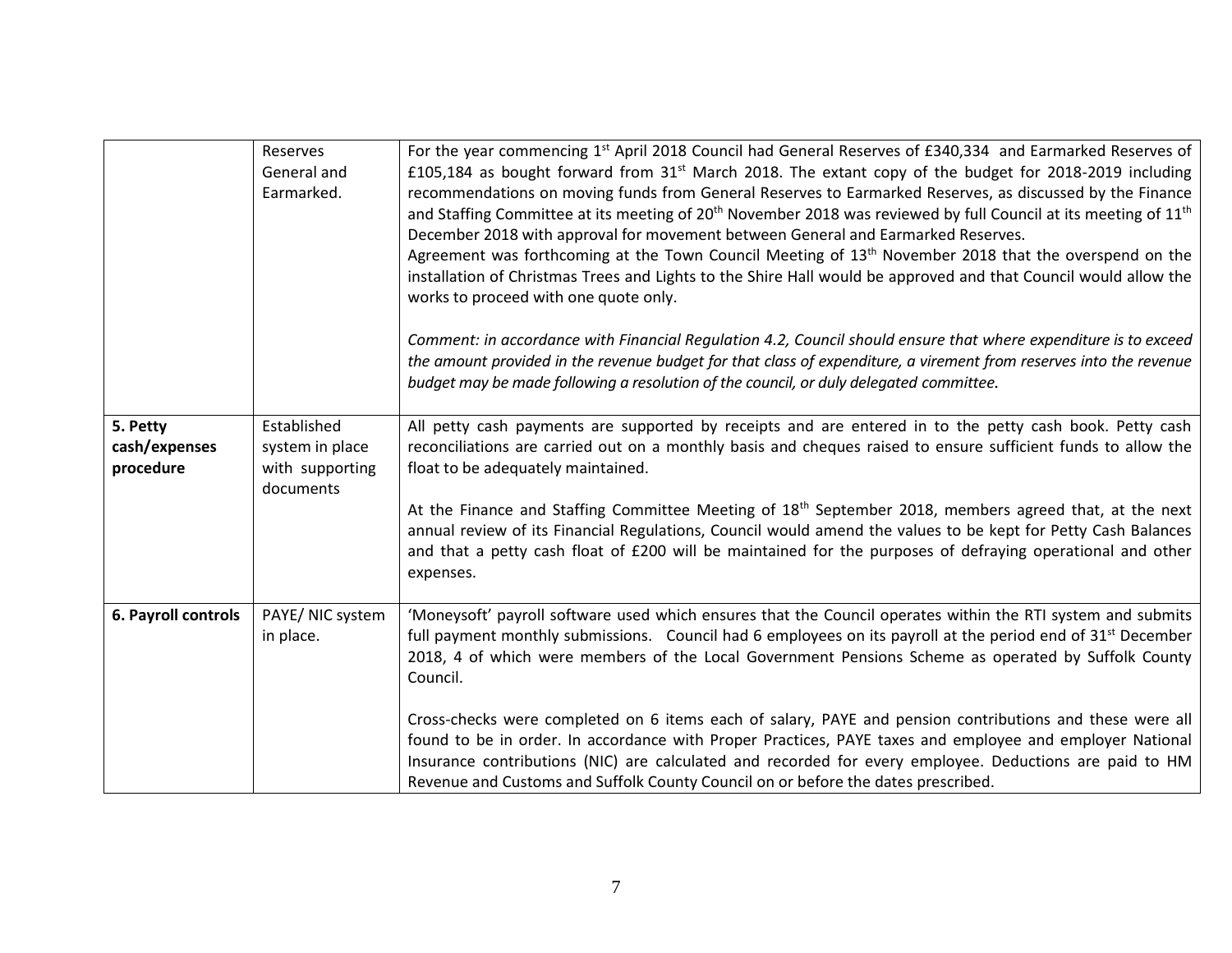| 7. Asset control          | Inspection of<br>Asset register. | Asset register declared at year-end (31.03.2018) is £10,568,413 which includes Tide Mill, Woodbridge<br>Community Hall and Woodbridge Art Club which was approved at the Town Council Meeting of 15 <sup>th</sup> May 2018. |
|---------------------------|----------------------------------|-----------------------------------------------------------------------------------------------------------------------------------------------------------------------------------------------------------------------------|
|                           |                                  | The Council's Insurance document was seen, and the following were verified:<br>Public liability cover is £15million                                                                                                         |
|                           |                                  | Hirer's Liability cover is £2million                                                                                                                                                                                        |
|                           |                                  |                                                                                                                                                                                                                             |
|                           |                                  | Employer's liability cover is £10million<br>Fidelity Guarantee cover is to be increased to £1million (increased from 500,000 as approved at Town Council                                                                    |
|                           |                                  | meeting of 11.12.18)                                                                                                                                                                                                        |
|                           |                                  | Material Damage cover is in place for 12 premises as noted on the documents seen.                                                                                                                                           |
|                           |                                  | 'All Risks' has cover for the following items:                                                                                                                                                                              |
|                           |                                  | <b>Street Furniture</b>                                                                                                                                                                                                     |
|                           |                                  | War Memorial and Statue of Queen Victoria                                                                                                                                                                                   |
|                           |                                  | <b>Quaker Burial Ground Walls</b>                                                                                                                                                                                           |
|                           |                                  | Play Equipment                                                                                                                                                                                                              |
|                           |                                  | Civic Regalia                                                                                                                                                                                                               |
|                           |                                  | 21ft Imperial Bandstand                                                                                                                                                                                                     |
|                           |                                  | Solar Panels located at the Community Hall                                                                                                                                                                                  |
|                           |                                  | Photocopier as leased under agreement                                                                                                                                                                                       |
|                           |                                  | Drums to the Fore and Aft Statue                                                                                                                                                                                            |
| 8. Bank<br>reconciliation | Regularly<br>completed,          | Bank reconciliations are completed on a monthly basis and reconcile with the cash sheets.                                                                                                                                   |
|                           | reconcile with                   | Overall there is regular reporting of bank balances within the financial reports submitted to the Town Council at                                                                                                           |
|                           | cash book.                       | each Town Council Meeting.                                                                                                                                                                                                  |
|                           | Confirm bank                     | Comment: Council is aware that, in accordance with Proper Practices, the bank reconciliation is a key tool for                                                                                                              |
|                           | balances agree                   | management as it assists with the regular monitoring of cash flows which aids decision-making, particularly                                                                                                                 |
|                           | with bank                        | when there are competing priorities.                                                                                                                                                                                        |
|                           | statements.                      |                                                                                                                                                                                                                             |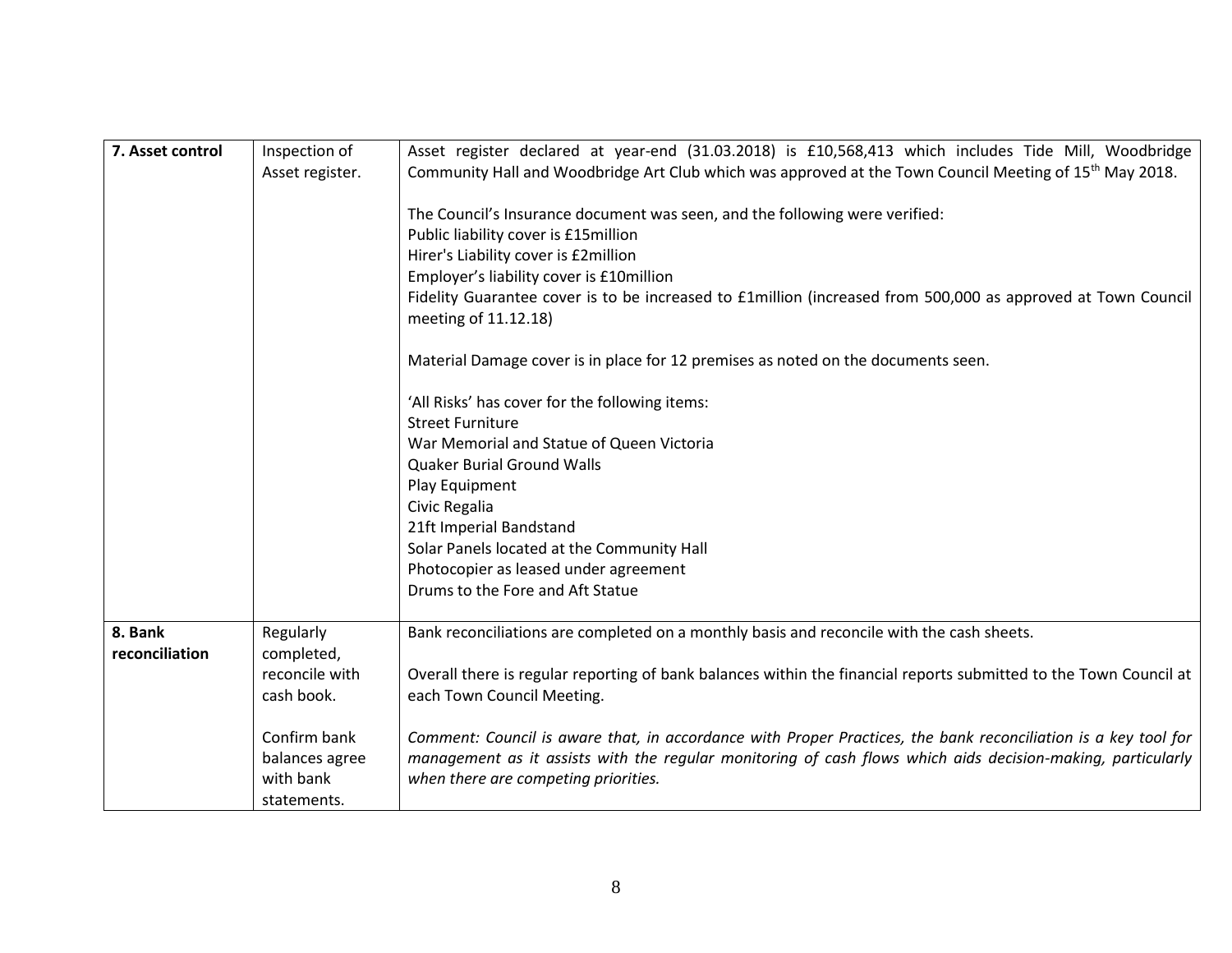|                                                                           | Investments                                                                          | Bank balances as at 30 <sup>th</sup> December 2019 agree with the bank statements:<br>Current Account: £2,829.90<br>Business Money Manager Account: £81.953.10<br>Building Society: £519,066.03 (to 30 <sup>th</sup> November 2018)<br>To minimise the Council's exposure to risk it might want to consider diversifying its reserves between highly<br>rated UK banks and building societies with the objective of prudently investing some of its balances. Council<br>should ensure that it uses only specified investments as defined by DCLG guidance. Such investments should<br>have regard to security of reserves and liquidity of investments.<br>Recommendation: Council should consider reviewing its Loans & Investment Policy which currently relates<br>only to loans and borrowings ensuring that it covers Section 15(1) of the Local Government Act 2013 and has<br>regard to such Guidance as the Secretary of State may issue. |
|---------------------------------------------------------------------------|--------------------------------------------------------------------------------------|----------------------------------------------------------------------------------------------------------------------------------------------------------------------------------------------------------------------------------------------------------------------------------------------------------------------------------------------------------------------------------------------------------------------------------------------------------------------------------------------------------------------------------------------------------------------------------------------------------------------------------------------------------------------------------------------------------------------------------------------------------------------------------------------------------------------------------------------------------------------------------------------------------------------------------------------------|
| 9.<br><b>Recommendations</b><br>from previous<br>internal audit<br>visits | Action plan<br>following<br>recommendations<br>from previous<br>internal audit visit | 1. Tailor Financial Regulations to the Town Council by removing the alternative options for a council and in<br>particular removing the square brackets - IN PROGRESS and to be signed off at the Annual Review<br>2. Within its own Financial Regulations, amend the values to be kept for Petty Cash Balances in line with<br>agreed actions as undertaken by the Town Council (minute reference 14 of meeting of $09.05.17$ ) - IN<br>PROGRESS and to be signed off at the Annual Review<br>3. Review the appropriate level of fidelity guarantee insurance being held - actioned<br>4. Terms of Reference for the Finance and Staffing Committee be expanded to allow for consideration of the<br>internal audit reports - IN PROGRESS and to be signed off at the Annual Review                                                                                                                                                               |
| 10. Review of<br><b>Internal Audit</b>                                    | Review of Internal<br>Audit Report for<br>Qtr. 2                                     | The Internal Auditor's Report for the period ending 30 <sup>th</sup> September 2018 was considered and accepted at the<br>Finance and Staffing Committee Meeting of 16 <sup>th</sup> October 2018 and approved at the Town Council Meeting of<br>13 <sup>th</sup> November 2018.                                                                                                                                                                                                                                                                                                                                                                                                                                                                                                                                                                                                                                                                   |
| 11. Additional<br>comments                                                | <b>Annual Meeting:</b>                                                               | Annual Meeting of the Town Council was held on $15th$ May 2018 with the first item on the agenda being the<br>election of the town mayor in accordance with the Local Government Act of 1972 15(1).                                                                                                                                                                                                                                                                                                                                                                                                                                                                                                                                                                                                                                                                                                                                                |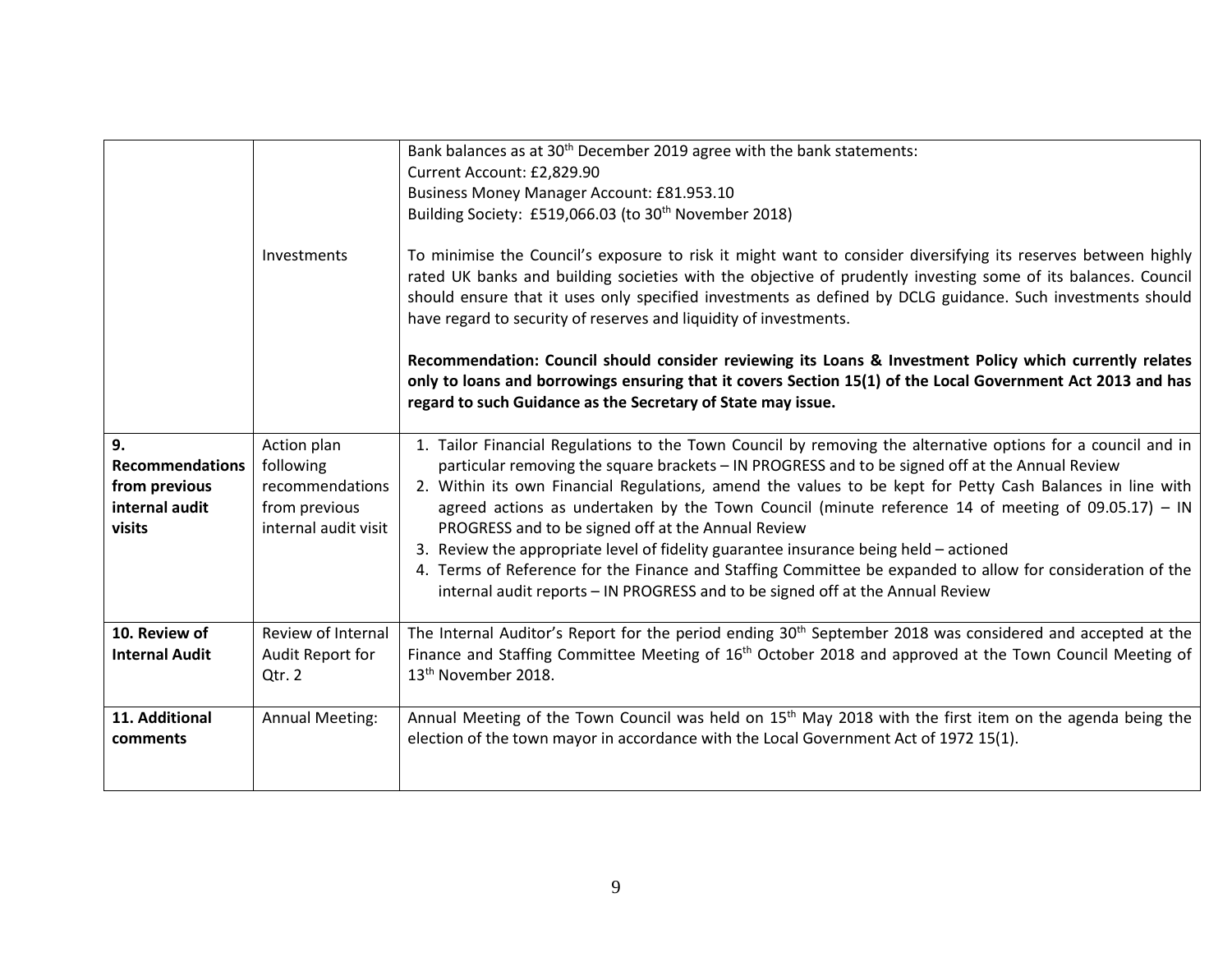| 12. Legal Matters | Procedural:                 | It is noted that Cllr Gillard's spouse has made a formal objection to the external auditors on the Council's<br>accounts for the year ended $31st$ March 2018 and that Cllr. Gillard failed to discuss such a private interest when<br>the matter came before the Finance and Staffing Committee (of which he is a member) at its meeting of 20 <sup>th</sup><br>November 2018, 18 <sup>th</sup> December 2018 and 22 <sup>nd</sup> January 2019 as well as the Town Council Meeting of 11 <sup>th</sup><br>December 2018.<br>Recommendation: in the light of transarency and to ensure that the Council is not subject to challenges on its<br>decisions through allegations of bias and/or pre-determination, Councillors should ensure that they take all<br>steps to preserve the public interest as set out in the Seven Principals of Public Life which are also contained<br>within the Suffolk Local Code of Conduct. |
|-------------------|-----------------------------|-------------------------------------------------------------------------------------------------------------------------------------------------------------------------------------------------------------------------------------------------------------------------------------------------------------------------------------------------------------------------------------------------------------------------------------------------------------------------------------------------------------------------------------------------------------------------------------------------------------------------------------------------------------------------------------------------------------------------------------------------------------------------------------------------------------------------------------------------------------------------------------------------------------------------------|
| 13. Other Matters | Member/Officer<br>Protocol: | It is disappointing to report that, during the visit of the Internal Auditor, she bore witness to a Councillor who<br>interrupted the daily routine of the Council's Staff by turning up at the offices unannounced, demanded to see<br>paperwork and made accusations against a member of staff relating to her performance in such a manner that<br>she was reduced to tears. The same Councillor raised his voice to the Town Clerk continuing with his demands to<br>instantly see copies of some paperwork even though he had been advised that this had been previously<br>circulated to all Councillors and was easily accessible elsewhere.                                                                                                                                                                                                                                                                           |
|                   |                             | Recommendation: Council should ensure that at all times the Member - Officer Protocol is at the forefront of<br>relationships between the Officers of the Council and its Councillors and that where there is a policy in place<br>for accessing information this applies to all Councillors. Council should be aware that Councillors should not<br>involve themselves in the day to day runnning of the Council, that contact should be made with Officers prior<br>to attending the office for anything other than a scheduled meeting and that Officers of the Council can<br>expect from Councillors respect, courtesy and not to be bullied or to be put under undue pressure to advance<br>personal interests or to influence decisions improperly.                                                                                                                                                                    |
|                   |                             | It might be beneficial for whole Council to consider training on the Code of Conduct, Standing Orders and<br><b>Member-Officer Protocol.</b>                                                                                                                                                                                                                                                                                                                                                                                                                                                                                                                                                                                                                                                                                                                                                                                  |
| 13. Other Matters |                             | The Internal Auditor offers her appreciation for the assistance given by the Town Clerk and members of her staff<br>in completing this audit.                                                                                                                                                                                                                                                                                                                                                                                                                                                                                                                                                                                                                                                                                                                                                                                 |